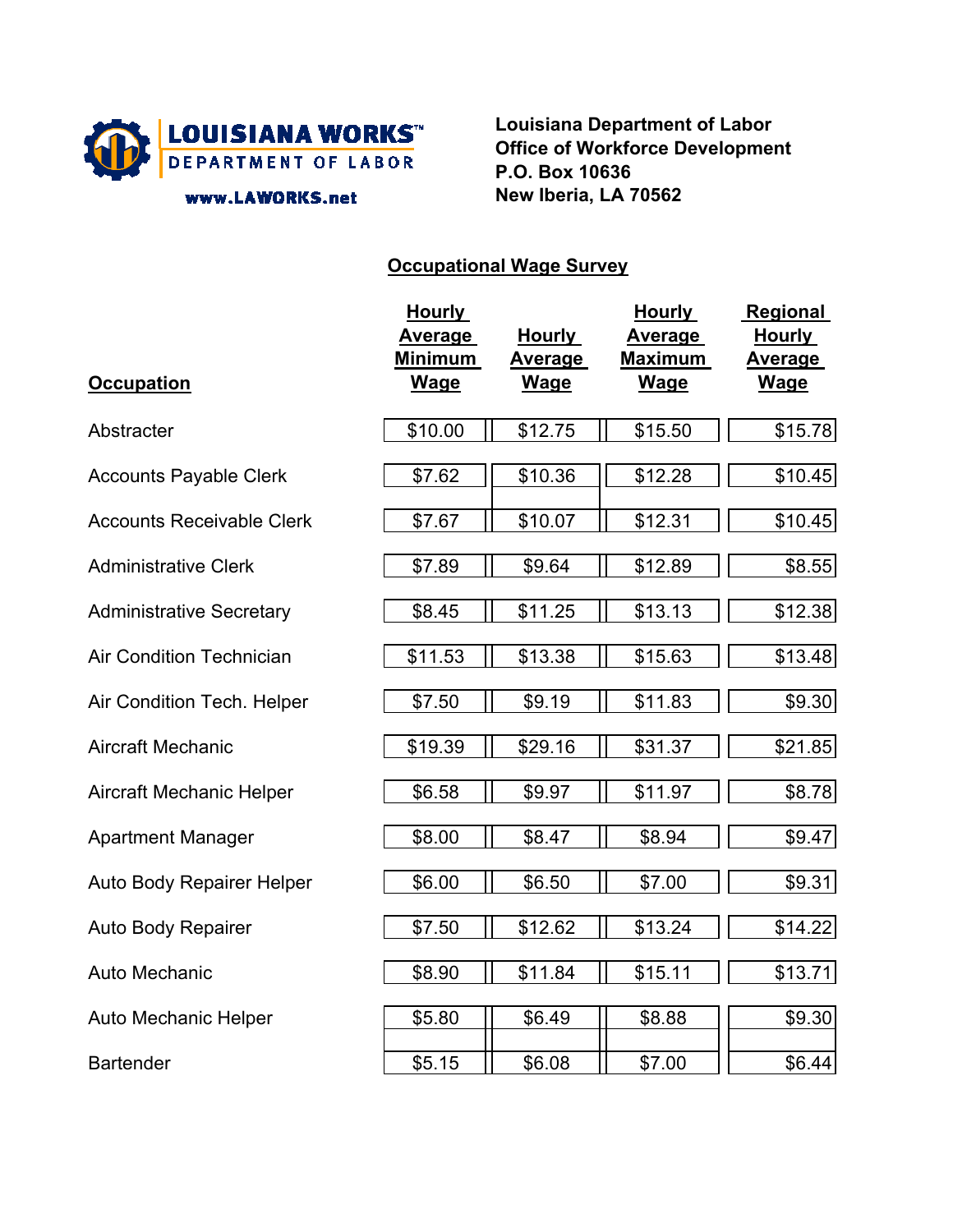| <b>Occupation</b>                        | <b>Hourly</b><br><b>Average</b><br><b>Minimum</b><br><b>Wage</b> | <b>Hourly</b><br><u>Average</u><br><b>Wage</b> | <b>Hourly</b><br><b>Average</b><br><b>Maximum</b><br><b>Wage</b> | <b>Regional</b><br><b>Hourly</b><br><u>Average</u><br><b>Wage</b> |
|------------------------------------------|------------------------------------------------------------------|------------------------------------------------|------------------------------------------------------------------|-------------------------------------------------------------------|
| Boat Captain (pay per day)               | \$185.00                                                         | \$229.67                                       | \$234.50                                                         | \$21.21/ HR                                                       |
| Boat Engineer (Pay per day)              | \$85.00                                                          | \$95.00                                        | \$100.00                                                         | \$14.58/HR                                                        |
| Bookkeeper (Banking)                     | \$8.16                                                           | \$10.93                                        | \$12.09                                                          | \$10.45                                                           |
| Bookkeeper (Full Charge)                 | \$10.07                                                          | \$13.14                                        | \$14.22                                                          | \$10.45                                                           |
| <b>Building Maintenance &amp; Repair</b> | \$7.14                                                           | \$11.60                                        | \$14.77                                                          | \$12.76                                                           |
| <b>Bulldozer Operator</b>                | \$8.50                                                           | \$10.17                                        | \$11.75                                                          | \$12.76                                                           |
| Carpenter, Finish                        | \$10.00                                                          | \$12.50                                        | \$15.00                                                          | \$11.56                                                           |
| Carpenter, Helper                        | \$8.05                                                           | \$9.67                                         | \$10.94                                                          | \$7.81                                                            |
| Carpenter, Rough                         | \$11.56                                                          | \$13.81                                        | \$14.42                                                          | \$11.56                                                           |
| <b>Cashier - Checker</b>                 | \$5.38                                                           | \$6.79                                         | \$7.75                                                           | \$6.59                                                            |
| Cashier (Front Office)                   | \$6.85                                                           | \$8.78                                         | \$9.65                                                           | ****                                                              |
| <b>Cement Finisher</b>                   | \$10.00                                                          | \$12.50                                        | \$15.00                                                          | \$10.72                                                           |
| <b>Chemical Lab Technician</b>           | \$7.25                                                           | \$10.10                                        | \$12.90                                                          | \$15.75                                                           |
| <b>Chiropractic Assistant</b>            | \$7.50                                                           | \$8.68                                         | \$9.86                                                           | \$9.12                                                            |
| <b>Computer Operator</b>                 | \$7.46                                                           | \$11.32                                        | \$14.04                                                          | \$10.80                                                           |
| Cook, Offshore (pay per day)             | \$100.00                                                         | \$100.00                                       | \$100.00                                                         | \$6.26/HR                                                         |
| Cook, Restaurant                         | \$5.49                                                           | \$6.30                                         | \$7.66                                                           | \$6.65                                                            |
| Cook Helper                              | \$5.42                                                           | \$5.85                                         | \$6.28                                                           | \$6.35                                                            |
| <b>Counter Salesperson</b>               | \$8.71                                                           | \$10.00                                        | \$13.03                                                          | \$8.09                                                            |
| <b>Crane Operator</b>                    | \$12.00                                                          | \$13.43                                        | \$18.25                                                          | \$14.68                                                           |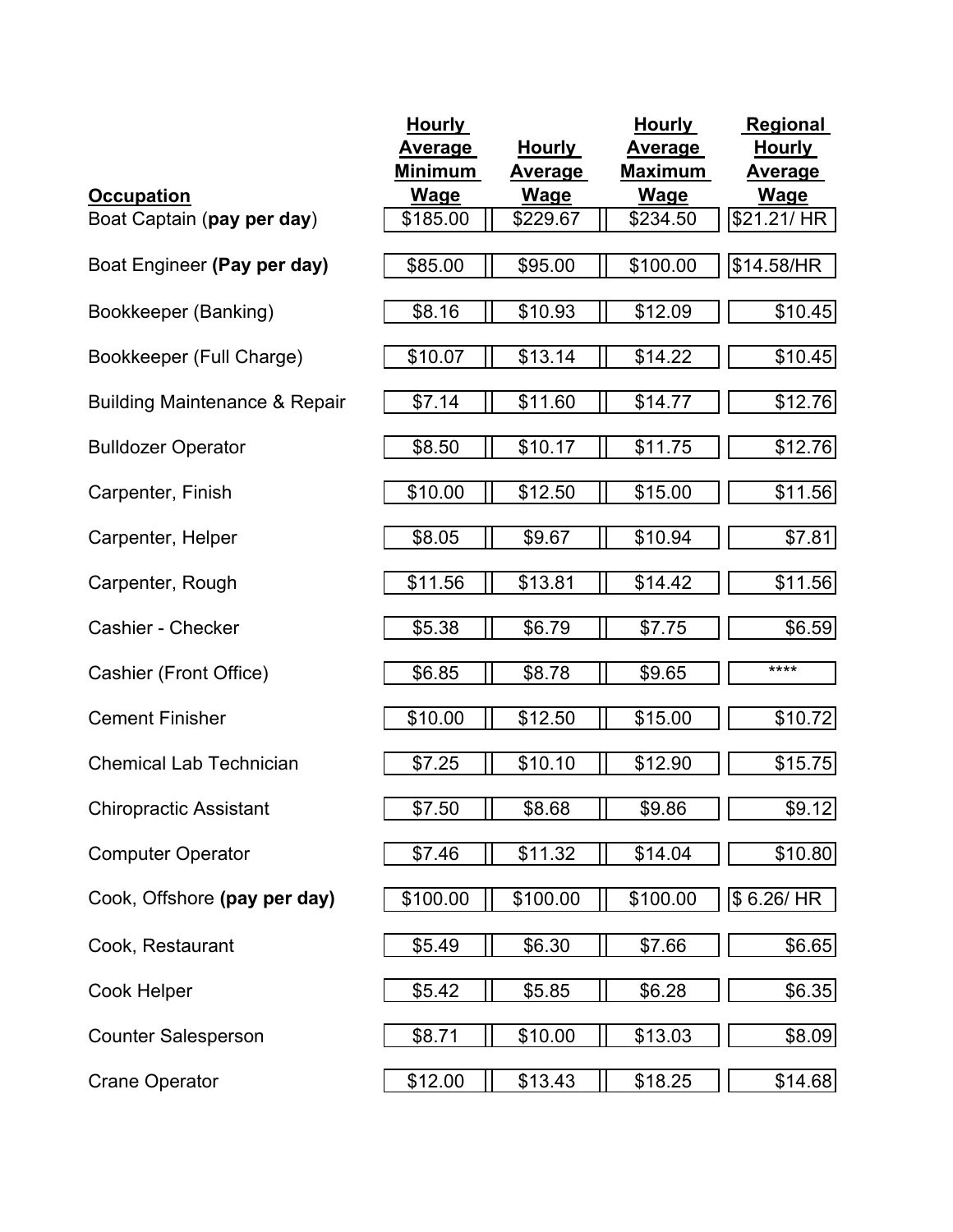|                               | <b>Hourly</b>  |               | <b>Hourly</b>  | Regional       |
|-------------------------------|----------------|---------------|----------------|----------------|
|                               | <u>Average</u> | <b>Hourly</b> | <b>Average</b> | <b>Hourly</b>  |
|                               | <u>Minimum</u> | Average       | <u>Maximum</u> | <u>Average</u> |
| <b>Occupation</b>             | <b>Wage</b>    | <b>Wage</b>   | <b>Wage</b>    | <b>Wage</b>    |
| <b>Credit Clerk</b>           | \$8.50         | \$9.00        | \$10.50        | \$8.93         |
| <b>Credit Manager</b>         | \$8.46         | \$14.74       | \$18.82        | \$27.37        |
| <b>Customer Service Clerk</b> | \$6.50         | \$8.75        | \$11.00        | \$8.47         |
| Data Input Clerk              | \$7.48         | \$8.90        | \$13.19        | \$8.14         |
| Deckhand (Pay per day)        | \$85.00        | \$100.00      | \$125.00       | \$13.04/ HR    |
| <b>Delivery Truck Driver</b>  | \$8.10         | \$9.34        | \$11.43        | \$9.56         |
| <b>Dental Assistant</b>       | \$7.23         | \$9.20        | \$11.38        | \$8.47         |
| Diesel Engine Mechanic        | \$9.19         | \$15.59       | \$18.63        | \$14.08        |
| <b>Dispatcher</b>             | \$8.72         | \$12.93       | \$14.01        | \$18.35        |
| Drafter, Architectural        | \$9.95         | \$12.86       | \$17.50        | \$13.49        |
| Drafter, Mechanical           | \$10.89        | \$12.98       | \$21.00        | \$16.52        |
| Drafter, Piping               | \$12.94        | \$16.30       | \$23.25        | \$17.72        |
| Drafter, Structural           | \$9.45         | \$11.80       | \$21.00        | \$13.49        |
| E K G Technician              | \$5.71         | \$7.14        | \$8.57         | \$9.12         |
| Electrician                   | \$11.33        | \$13.89       | \$15.89        | \$15.98        |
| <b>Electrician Helper</b>     | \$7.02         | \$7.90        | \$9.35         | \$8.35         |
| <b>Electronics Technician</b> | \$9.63         | \$13.34       | \$16.36        | \$18.94        |
| <b>Executive Secretary</b>    | \$10.23        | \$13.55       | \$18.86        | \$12.38        |
| Farmhand, Sugar Cane          | \$6.50         | \$6.80        | \$7.50         | \$8.06         |
| <b>Fast Food Crew Worker</b>  | \$5.15         | \$5.89        | \$6.69         | \$5.95         |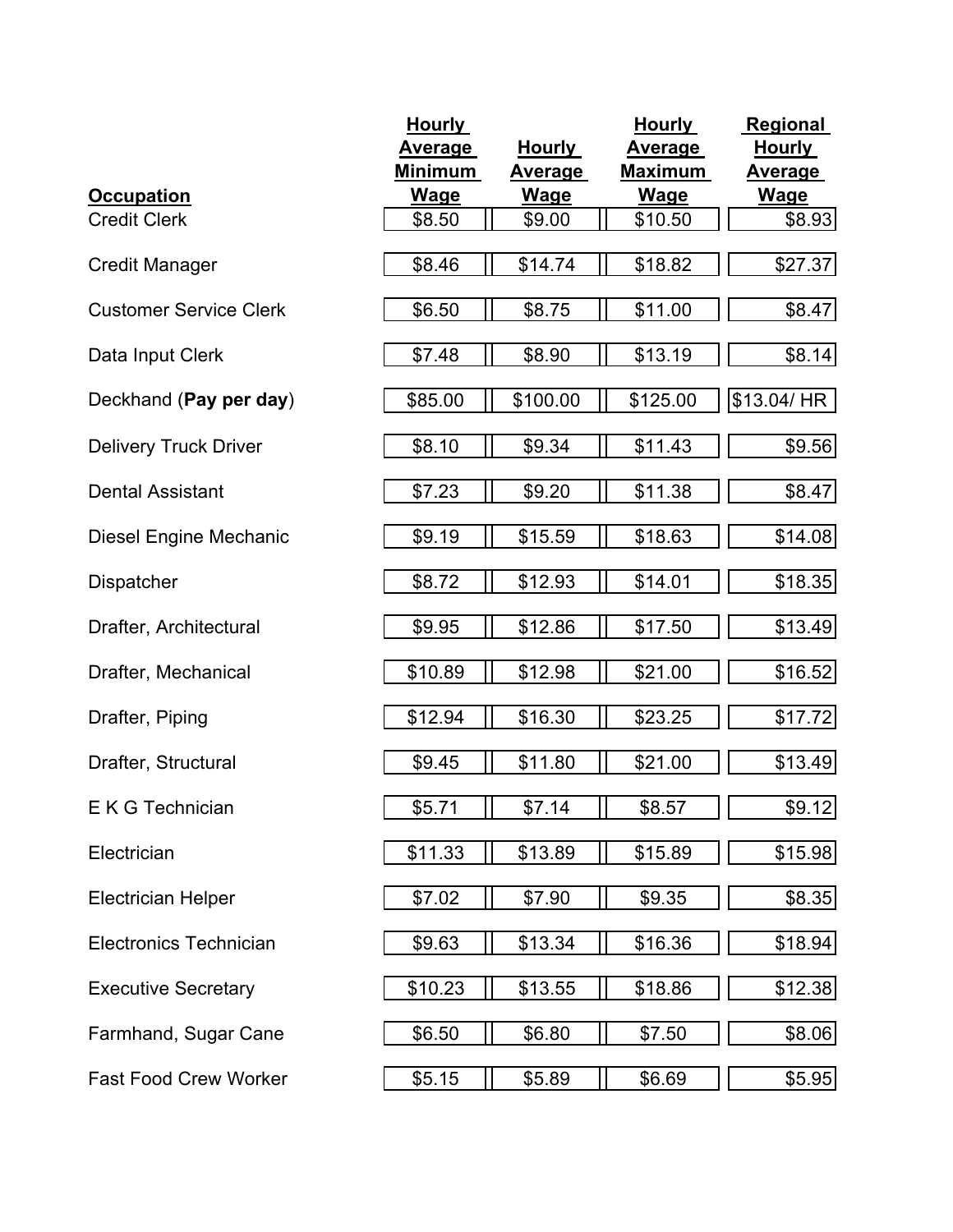|                                 | <b>Hourly</b>  |               | <b>Hourly</b>  | <b>Regional</b> |
|---------------------------------|----------------|---------------|----------------|-----------------|
|                                 | <b>Average</b> | <b>Hourly</b> | <b>Average</b> | <b>Hourly</b>   |
|                                 | <b>Minimum</b> | Average       | <b>Maximum</b> | <b>Average</b>  |
| <b>Occupation</b>               | <b>Wage</b>    | <b>Wage</b>   | <b>Wage</b>    | Wage            |
| Fitter, Pipe                    | \$15.00        | \$16.75       | \$19.58        | \$13.05         |
| Fitter, Welder                  | \$10.56        | \$13.53       | \$15.79        | \$14.22         |
| <b>Floor Installer</b>          | \$7.50         | \$10.00       | \$12.00        | \$9.04          |
| Floormachinist (Machine Shop)   | \$7.50         | \$14.00       | \$18.50        | \$14.34         |
| <b>Forklift Operator</b>        | \$7.75         | \$8.98        | \$9.50         | \$10.36         |
| General Laborer (any industry)  | \$6.53         | \$8.07        | \$9.17         | \$9.03          |
| <b>General Office Clerk</b>     | \$7.53         | \$8.58        | \$11.07        | \$8.55          |
| Groundskeeper                   | \$5.58         | \$7.22        | \$7.43         | \$7.38          |
| <b>Hospital Admitting Clerk</b> | \$9.00         | \$11.90       | \$14.70        | \$8.32          |
| <b>Hotel Desk Clerk</b>         | \$5.15         | \$6.22        | \$7.22         | \$6.93          |
| Housekeeper                     | \$5.67         | \$5.89        | \$9.00         | \$6.05          |
| <b>Human Resource Clerk</b>     | \$8.54         | \$9.98        | \$12.54        | \$10.68         |
| Instrument Technician           | \$10.78        | \$14.47       | \$17.58        | \$18.94         |
| <b>Insurance Clerk</b>          | \$9.94         | \$11.65       | \$13.66        | \$14.74         |
| <b>Inventory Clerk</b>          | \$7.59         | \$10.96       | \$13.15        | \$7.99          |
| Janitor                         | \$6.30         | \$7.70        | \$9.84         | \$7.41          |
| Lab Assistant                   | \$5.86         | \$6.64        | \$8.42         | \$10.82         |
| <b>Laundry Worker</b>           | \$5.15         | \$5.94        | \$6.59         | \$6.39          |
| <b>Legal Secretary</b>          | \$11.18        | \$12.02       | \$14.63        | \$13.06         |
| <b>Loan Department Clerk</b>    | \$8.00         | \$10.75       | \$13.50        | \$8.93          |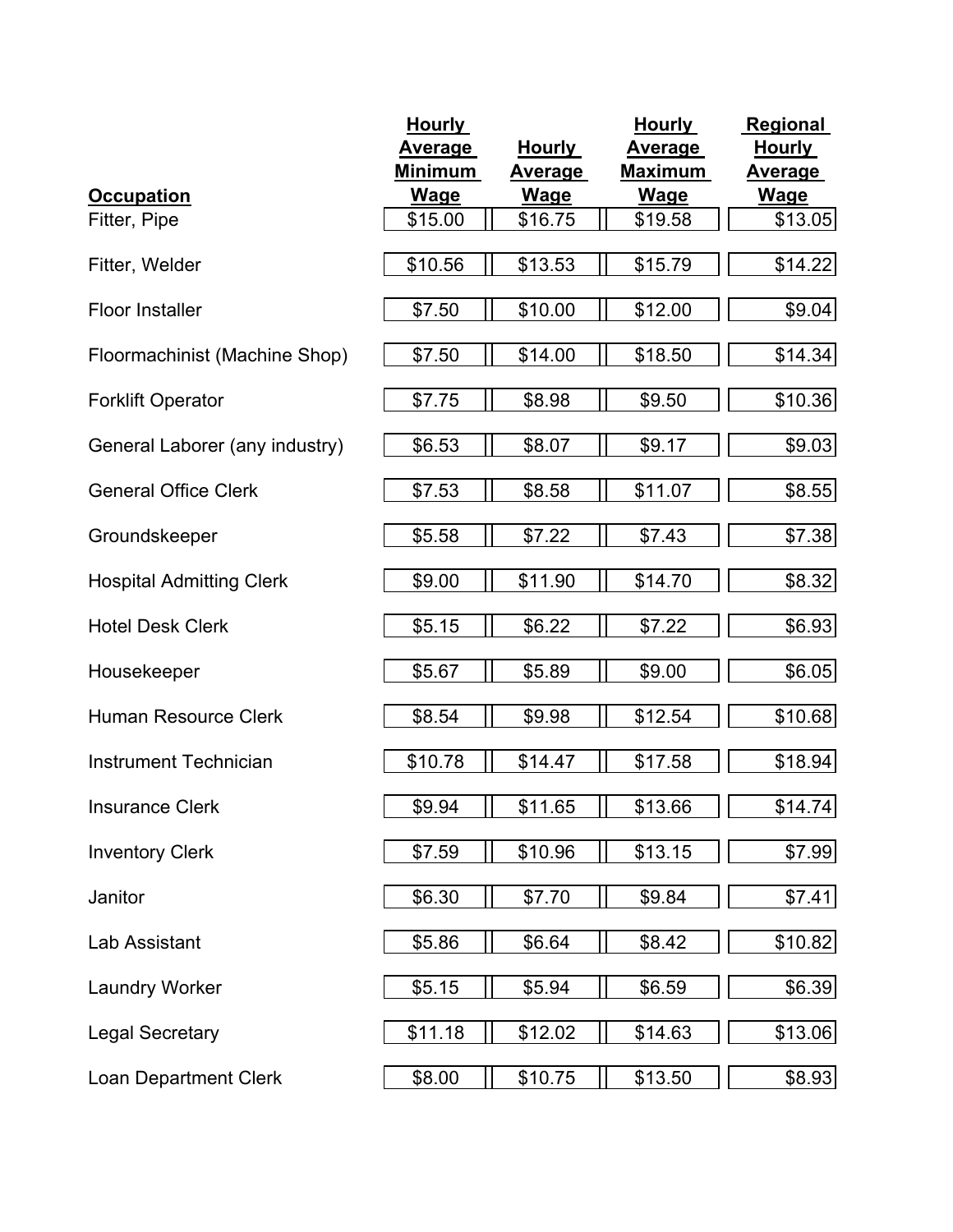|                                                       | <b>Hourly</b>  |               | <b>Hourly</b>  | Regional       |
|-------------------------------------------------------|----------------|---------------|----------------|----------------|
|                                                       | <b>Average</b> | <b>Hourly</b> | <b>Average</b> | <b>Hourly</b>  |
|                                                       | Minimum        | Average       | <b>Maximum</b> | <u>Average</u> |
| <b>Occupation</b>                                     | <b>Wage</b>    | <u>Wage</u>   | <u>Wage</u>    | <b>Wage</b>    |
| Machine Operator (Machine Shop)                       | \$11.47        | \$14.10       | \$16.52        | \$14.22        |
| Machinist                                             | \$10.66        | \$14.77       | \$16.84        | \$14.34        |
| <b>Maintenance Mechanic</b>                           | \$9.34         | \$13.07       | \$16.54        | \$14.08        |
| <b>Maintenance Repairer</b>                           | \$9.16         | \$12.13       | \$17.79        | \$12.76        |
| Manufacturing Technician                              | \$10.65        | \$13.66       | \$17.62        | \$12.11        |
| <b>Meat Cutter</b>                                    | \$6.00         | \$10.00       | \$15.00        | \$9.58         |
| <b>Meat Cutter Helper</b>                             | \$6.00         | \$7.00        | \$8.00         | *****          |
| Mechanic (Machinery)                                  | \$11.00        | \$14.82       | \$17.32        | \$17.39        |
| Mechanic, Natural Gas                                 | \$12.00        | \$12.00       | \$14.00        | \$17.39        |
| <b>Medical Assistant</b>                              | \$7.63         | \$9.08        | \$11.28        | \$9.12         |
| <b>Medical Lab Technician</b>                         | \$10.57        | \$13.28       | \$16.49        | \$10.82        |
| <b>Medical Secretary</b>                              | \$7.97         | \$8.70        | \$10.52        | \$10.25        |
| <b>Milling Machine Operator</b>                       | \$11.00        | \$13.83       | \$16.00        | \$14.34        |
| <b>New Accounts Clerk</b>                             | \$8.25         | \$9.25        | \$9.75         | \$9.22         |
| Nurse Assistant (CNA)                                 | \$6.21         | \$6.52        | \$7.86         | \$6.24         |
| Nurse, Licensed Practical (LPN)                       | \$10.81        | \$12.32       | \$15.39        | \$11.98        |
| Nurse, Registered (RN)                                | \$17.18        | \$20.76       | \$24.51        | \$21.53        |
| <b>Nursery School Attendant</b><br>(Day Care Teacher) | \$5.33         | \$6.18        | \$7.84         | \$5.99         |
| Painter, Brush                                        | \$8.00         | \$9.00        | \$10.00        | \$10.05        |
| Painter, Spray                                        | \$8.83         | \$12.68       | \$13.09        | \$13.83        |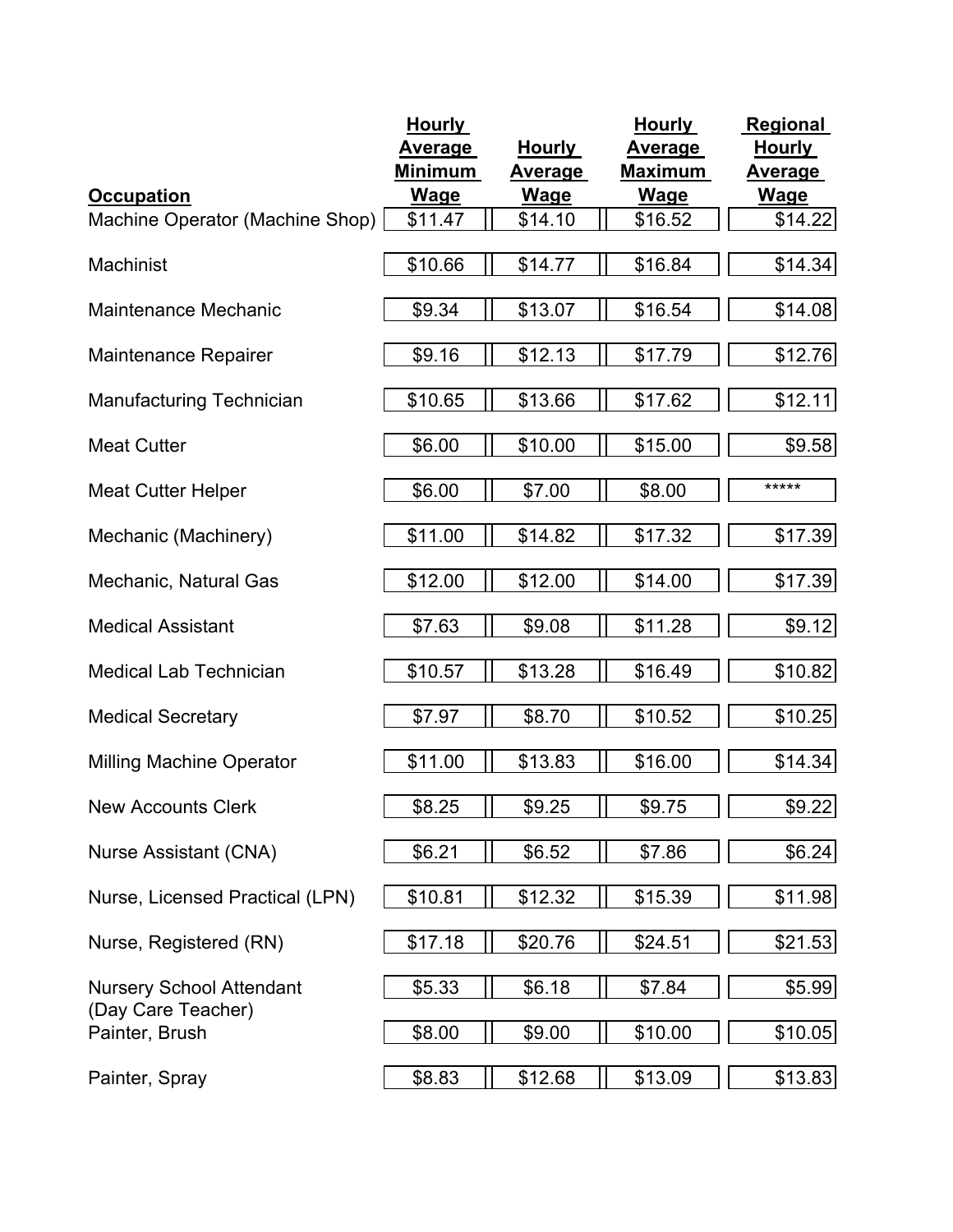|                                  | <b>Hourly</b>  |               | <b>Hourly</b>  | <b>Regional</b> |
|----------------------------------|----------------|---------------|----------------|-----------------|
|                                  | <b>Average</b> | <b>Hourly</b> | <b>Average</b> | <b>Hourly</b>   |
|                                  | <b>Minimum</b> | Average       | Maximum        | <u>Average</u>  |
| <b>Occupation</b>                | <u>Wage</u>    | <u>Wage</u>   | <b>Wage</b>    | <b>Wage</b>     |
| Parts Clerk                      | \$8.84         | \$11.25       | \$15.15        | \$9.06          |
|                                  | \$9.05         |               |                |                 |
| <b>Payroll Clerk</b>             |                | \$11.99       | \$14.34        | \$10.79         |
| <b>Pharmacy Technician</b>       | \$7.00         | \$10.00       | \$13.00        | \$8.34          |
| <b>Plant Operator</b>            | \$8.00         | \$10.71       | \$14.00        | \$12.22         |
| Plasterer/ Stucco Mason          | \$6.00         | \$8.00        | \$16.00        | \$16.22         |
| <b>Quality Control Inspector</b> | \$8.25         | \$12.98       | \$17.39        | \$16.48         |
| Radiology Technician             | \$14.28        | \$15.21       | \$22.28        | \$13.78         |
| Receptionist                     | \$7.33         | \$8.64        | \$10.83        | \$8.04          |
| <b>Retail Stocker</b>            | \$5.15         | \$5.48        | \$6.25         | \$7.99          |
| Rigger                           | \$9.50         | \$10.02       | \$13.50        | \$11.22         |
| <b>Rigger Helper</b>             | \$7.50         | \$7.92        | \$10.00        | \$9.30          |
| Roustabout                       | \$8.40         | \$9.00        | \$9.20         | \$11.35         |
| Sales Clerk, Retail              | \$6.09         | \$8.17        | \$8.21         | \$8.39          |
| Sales Representative             | \$13.29        | \$15.76       | \$17.98        | \$12.78         |
| Sandblaster                      | \$9.50         | \$11.17       | \$12.54        | \$7.38          |
| Sandblaster/ Painter             | \$9.00         | \$11.75       | \$13.50        | \$14.87         |
| Secretary (Stenographer)         | \$7.51         | \$9.20        | \$14.03        | \$9.12          |
| <b>Security Guard</b>            | \$6.20         | \$7.18        | \$8.00         | \$8.13          |
| <b>Sheet Metal Worker</b>        | \$11.30        | \$12.49       | \$17.94        | \$14.43         |
| Shipping & Receiving Clerk       | \$8.00         | \$10.77       | \$11.13        | \$9.79          |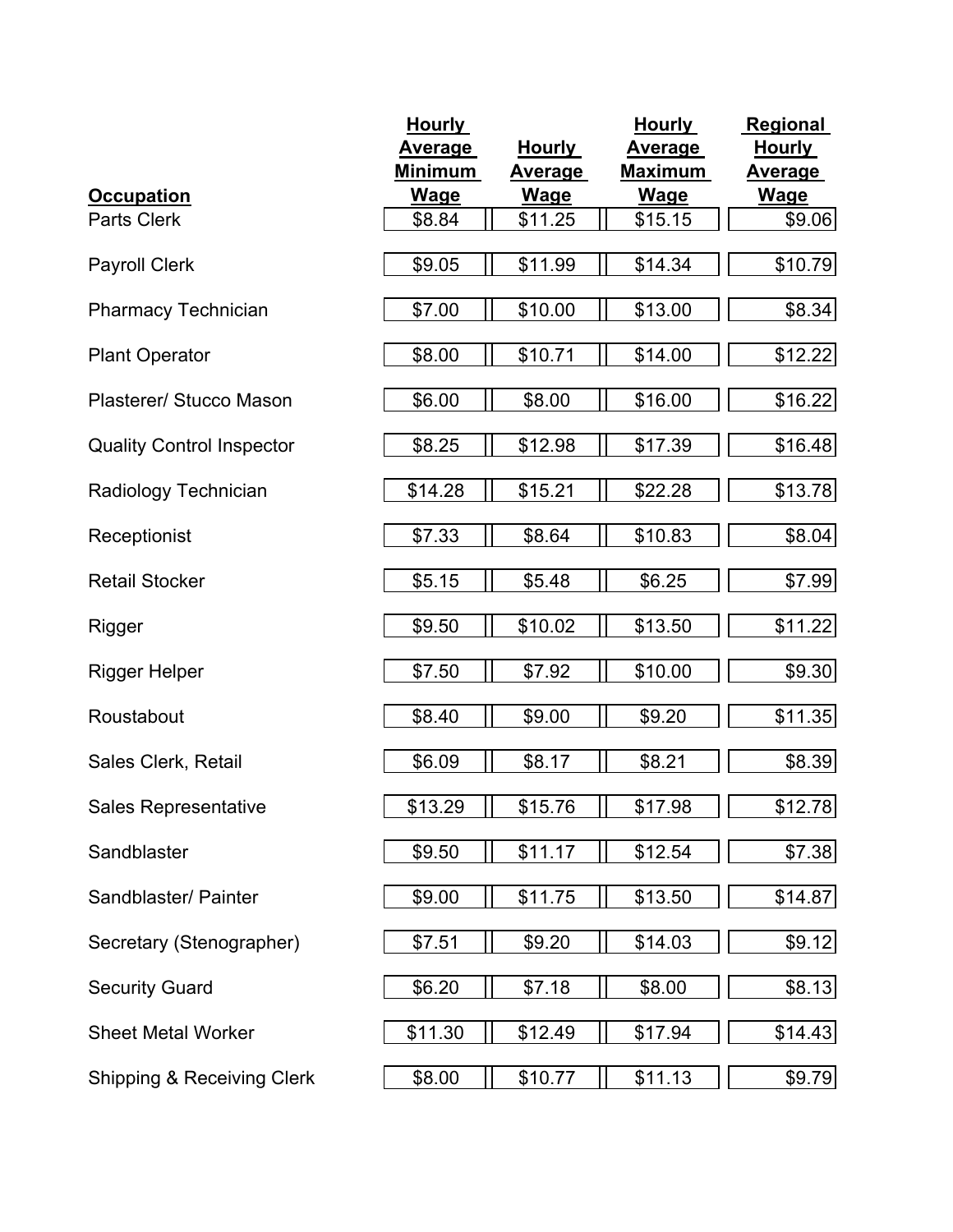|                                     | <b>Hourly</b>  |                | <b>Hourly</b>  | <b>Regional</b> |
|-------------------------------------|----------------|----------------|----------------|-----------------|
|                                     | <b>Average</b> | <b>Hourly</b>  | Average        | <b>Hourly</b>   |
|                                     | Minimum        | <b>Average</b> | <b>Maximum</b> | Average         |
| <b>Occupation</b>                   | <u>Wage</u>    | <u>Wage</u>    | <u>Wage</u>    | <b>Wage</b>     |
| Shop Helper (Machine & Welding)     | \$7.26         | \$8.10         | \$9.24         | \$8.78          |
| (Glazier)                           |                |                |                |                 |
| <b>Shop Supervisor</b>              | \$14.34        | \$18.20        | \$20.13        | \$19.47         |
| <b>Stock Clerk</b>                  | \$7.10         | \$8.43         | \$10.76        | \$7.99          |
| <b>Structural Steel Worker</b>      | \$15.00        | \$15.25        | \$15.50        | \$16.82         |
| Supervisor, Construction            | \$14.38        | \$17.41        | \$21.42        | \$20.16         |
| Supervisor, Plant                   | \$14.55        | \$21.43        | \$27.45        | \$19.47         |
| <b>Tacker</b>                       | \$8.00         | \$9.00         | \$13.00        | \$12.03         |
| Teller (Banking)                    | \$5.50         | \$8.38         | \$10.00        | \$8.01          |
| <b>Tire Repairer</b>                | \$7.00         | \$7.50         | \$9.50         | \$8.85          |
| <b>Tractor Trailer Truck Driver</b> | \$10.89        | \$12.51        | \$15.09        | \$13.35         |
| <b>Truck Driver (Light)</b>         | \$8.59         | \$9.16         | \$12.13        | \$9.56          |
| Veterinary Technician               | \$6.50         | \$7.75         | \$9.00         | \$8.55          |
| <b>Waitress (Hourly plus tips)</b>  | \$2.15         | \$3.75         | \$7.32         | \$6.10          |
| <b>Warehouse Person</b>             | \$8.27         | \$9.10         | \$11.36        | \$11.62         |
| Welder, Flux Core                   | \$12.67        | \$16.25        | \$19.25        | \$14.22         |
| Welder, Pipe                        | \$11.55        | \$15.20        | \$18.36        | \$14.22         |
| Welder, Shop                        | \$10.58        | \$14.87        | \$16.43        | \$14.22         |
| Welder, Structural                  | \$13.78        | \$15.90        | \$19.24        | \$14.22         |
| <b>Welder Helper</b>                | \$7.89         | \$9.34         | \$10.17        | \$8.78          |
| <b>Word Processor Operator</b>      | \$6.35         | \$8.95         | \$11.59        | \$8.21          |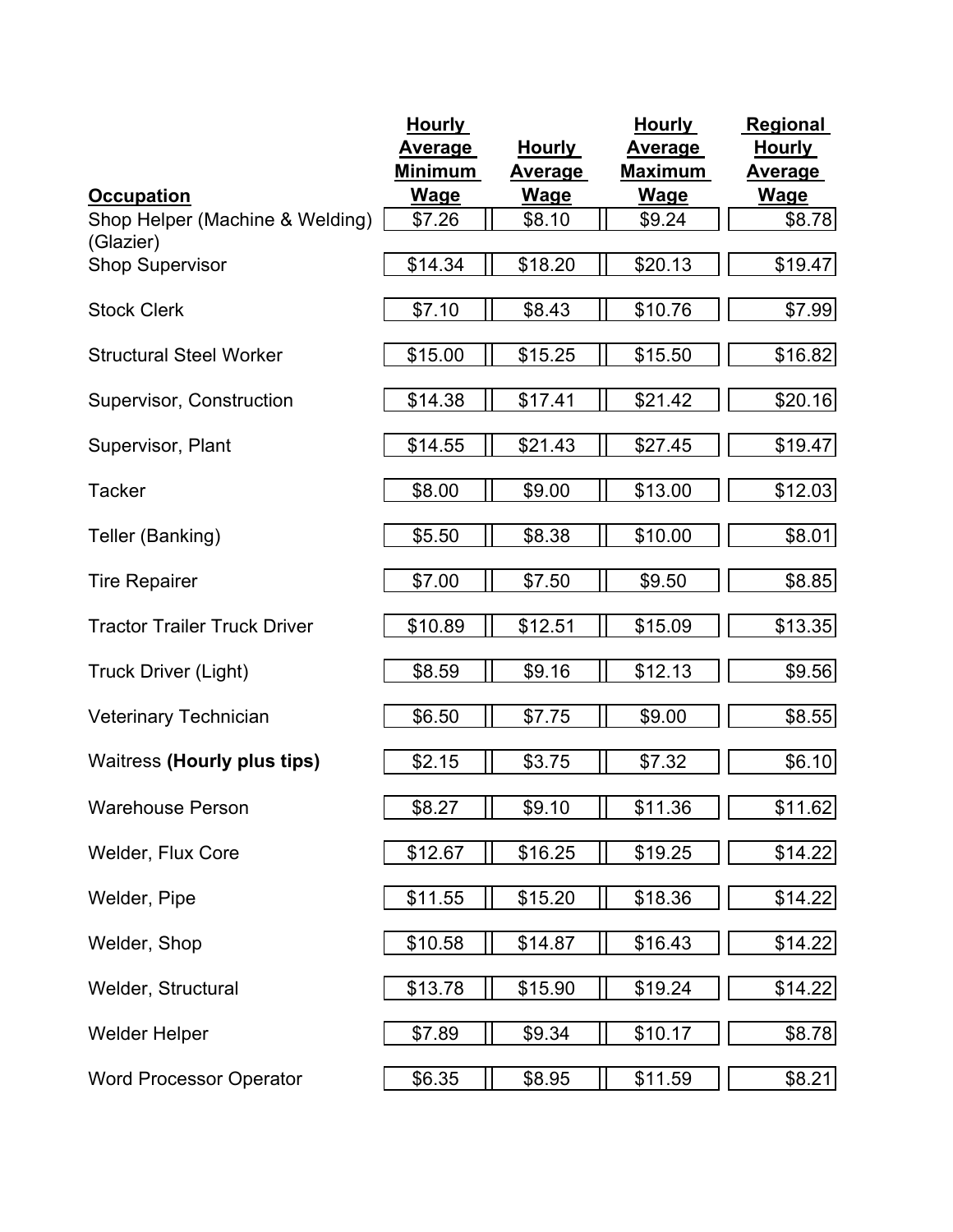

#### www.LAWORKS.net

**Louisiana Department of Labor Office of Workforce Development P.O. Box 10636 New Iberia, LA 70562**

## **Occupational Wage Survey**

| <b>Occupation</b>              | <b>Monthly</b><br><b>Average</b><br><b>Minimum</b><br><b>Wage</b> | <b>Monthly</b><br><b>Average</b><br><b>Wage</b> | <b>Monthly</b><br><b>Average</b><br><b>Maximum</b><br><b>Wage</b> | <b>Regional</b><br><b>Monthly</b><br><b>Average</b><br><b>Wage</b> |
|--------------------------------|-------------------------------------------------------------------|-------------------------------------------------|-------------------------------------------------------------------|--------------------------------------------------------------------|
| <b>Accountant</b>              | \$2,293.29                                                        | \$3,043.62                                      | \$3,479.49                                                        | \$3,333.25                                                         |
| <b>Accountant (CPA)</b>        | \$3,110.23                                                        | \$3,674.20                                      | \$4,579.81                                                        | $\overline{$3,333.25}$                                             |
| Administrator                  | \$3,856.37                                                        | \$4,027.05                                      | \$5,455.20                                                        | \$4,063.33                                                         |
| <b>Architect</b>               | \$3,205.56                                                        | \$4,187.41                                      | \$4,958.69                                                        | *****                                                              |
| <b>Attorney</b>                | \$4,296.04                                                        | \$5,193.26                                      | \$6,765.55                                                        | \$5,457.58                                                         |
| <b>Autocad Drafter</b>         | \$1,722.80                                                        | \$2,818.41                                      | \$3,553.06                                                        | \$2,338.41                                                         |
| <b>Bank Branch Manager</b>     | \$1,916.07                                                        | \$3,381.15                                      | \$4,874.07                                                        | \$4,744.58                                                         |
| <b>Buyer</b>                   | \$1,724.54                                                        | \$2,285.88                                      | \$3,189.98                                                        | \$2,830.08                                                         |
| Caseworker (Case Manager)      | \$1,835.05                                                        | \$2,002.37                                      | \$3,145.19                                                        | \$2,691.33                                                         |
| <b>Chemical Engineer</b>       | \$3,900.00                                                        | \$3,900.00                                      | \$3,900.00                                                        | \$5,433.00                                                         |
| <b>Chemist</b>                 | \$3,441.00                                                        | \$3,441.00                                      | \$3,441.00                                                        | \$3,048.75                                                         |
| <b>Civil Engineer</b>          | \$4,549.65                                                        | \$5,141.54                                      | \$6,433.64                                                        | \$4,649.25                                                         |
| <b>Comptroller/ Controller</b> | \$4,009.05                                                        | \$4,728.47                                      | \$6,964.43                                                        | \$4,744.58                                                         |
| <b>Computer Programmer</b>     | \$2,875.38                                                        | \$4,462.99                                      | \$5,180.54                                                        | \$3,407.66                                                         |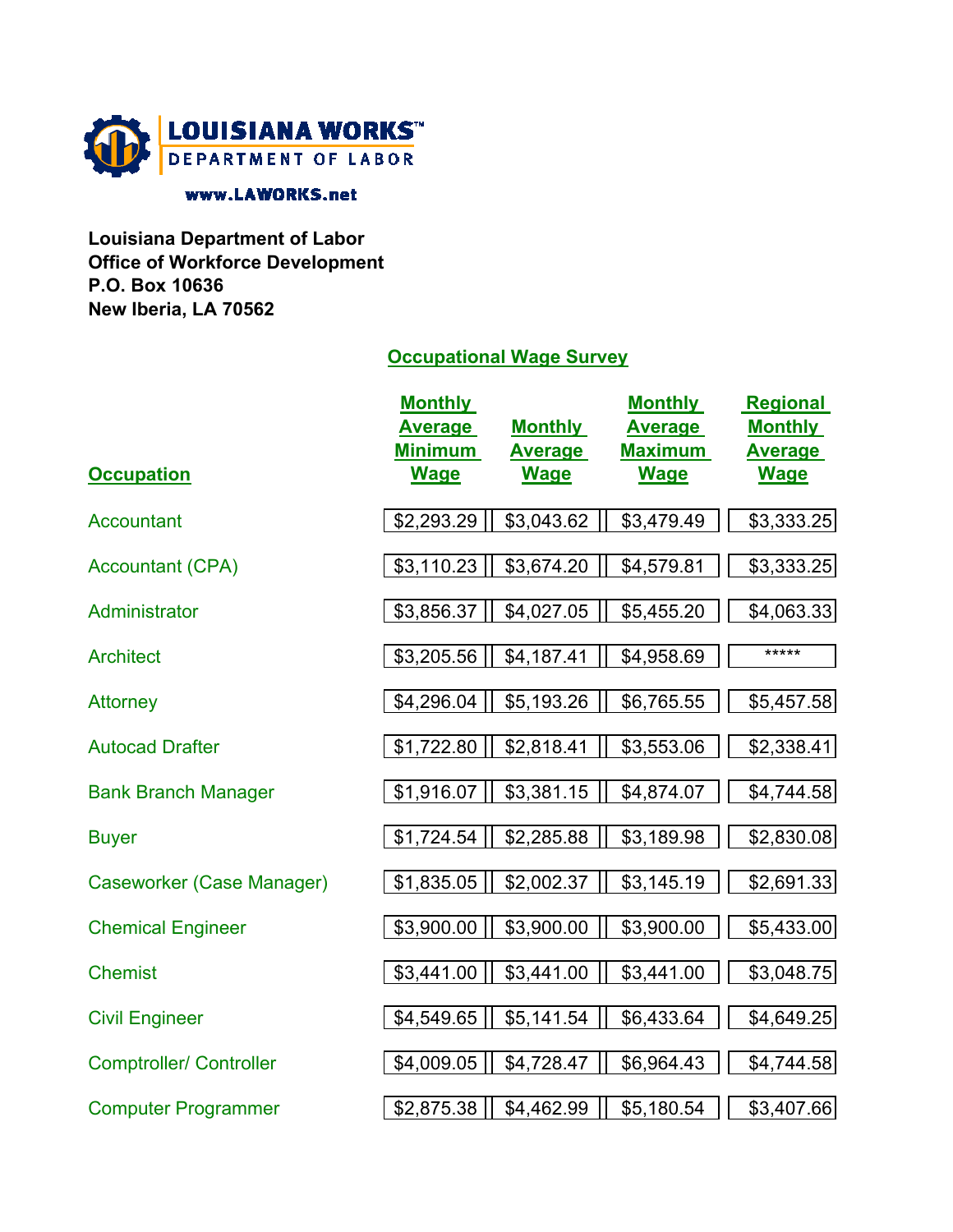| <b>Occupation</b>                                      | <b>Monthly</b><br><b>Average</b><br><b>Minimum</b><br><b>Wage</b> | <b>Monthly</b><br>Average<br><b>Wage</b> | <b>Monthly</b><br><b>Average</b><br><b>Maximum</b><br><b>Wage</b> | <b>Regional</b><br><b>Hourly</b><br><b>Average</b><br><b>Wage</b> |
|--------------------------------------------------------|-------------------------------------------------------------------|------------------------------------------|-------------------------------------------------------------------|-------------------------------------------------------------------|
| <b>Computer Technical Support</b><br><b>Specialist</b> | \$2,721.56                                                        | \$3,053.65                               | \$4,912.32                                                        | \$3,336.83                                                        |
| <b>Dental Hygienist</b>                                | \$4,549.65                                                        | \$4,766.30                               | \$5,372.92                                                        | \$3,598.75                                                        |
| <b>Dietitian</b>                                       | \$2,350.22                                                        | \$2,553.00                               | \$3,665.72                                                        | \$2,699.91                                                        |
| <b>Electrical Engineer</b>                             | \$4,766.30                                                        | \$5,688.79                               | \$6,124.66                                                        | \$5,643.42                                                        |
| <b>Estimator</b>                                       | \$1,646.54                                                        | \$3,056.07                               | \$3,206.42                                                        | \$3,625.58                                                        |
| <b>General Manager</b>                                 | \$3,020.98                                                        | \$4,680.06                               | \$6,513.07                                                        | \$4,612.58                                                        |
| <b>Human Resource Manager</b>                          | \$2,644.93                                                        | \$3,493.59                               | \$4,502.56                                                        | \$4,451.16                                                        |
| <b>Insurance Underwriter</b>                           | \$1,600.00                                                        | \$3,000.00                               | \$3,350.00                                                        | \$2,987.66                                                        |
| <b>Laboratory Supervisor</b>                           | \$3,183.03                                                        | \$4,321.21                               | \$5,363.39                                                        | \$3,375.16                                                        |
| <b>Loan Officer</b>                                    | \$2,199.93                                                        | \$3,358.56                               | \$3,994.06                                                        | \$3,420.08                                                        |
| <b>Manager Sales</b>                                   | \$3,273.26                                                        | \$4,149.43                               | \$6,069.13                                                        | \$5,143.92                                                        |
| <b>Mechanic Supervisor</b>                             | \$3,287.88                                                        | \$3,287.88                               | \$3,391.87                                                        | \$3,633.75                                                        |
| <b>Mechanical Engineer</b>                             | \$4,238.83                                                        | \$5,709.31                               | \$5,949.40                                                        | \$5,095.33                                                        |
| <b>Office Manager</b>                                  | \$1,997.82                                                        | \$2,570.95                               | \$3,132.95                                                        | \$2,642.75                                                        |
| Paralegal                                              | \$2,246.76                                                        | \$2,830.99                               | \$3,117.11                                                        | \$2,248.16                                                        |
| <b>Personnel Manager</b>                               | \$2,150.56                                                        | \$3,117.86                               | \$5,927.54                                                        | \$4,451.16                                                        |
| Pharmacist                                             | \$5,801.85                                                        | \$6,551.06                               | \$7,494.36                                                        | \$5,413.50                                                        |
| <b>Physical Therapist</b>                              | \$4,333.00                                                        | \$5,559.80                               | \$6,066.20                                                        | \$5,229.41                                                        |
| Physician                                              | \$7,546.24                                                        | \$10,779.18                              | \$13,961.15                                                       | \$11,423.66                                                       |
| <b>Plant Manager</b>                                   | \$2,189.04                                                        | \$3,664.26                               | \$3,868.13                                                        | \$3,893.00                                                        |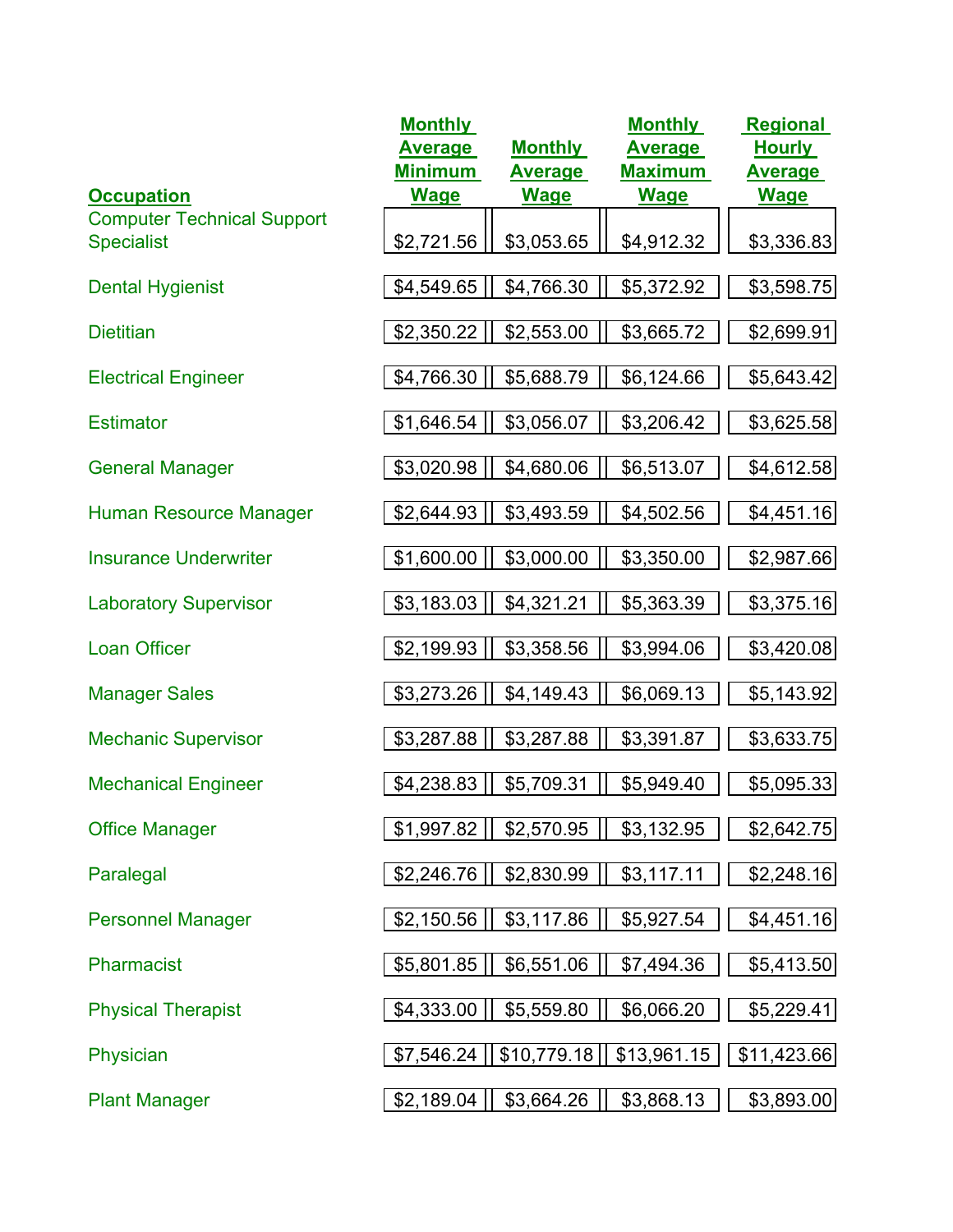|                              | <b>Monthly</b> |                | <b>Monthly</b> | <b>Regional</b> |
|------------------------------|----------------|----------------|----------------|-----------------|
|                              | <b>Average</b> | <b>Monthly</b> | <b>Average</b> | <b>Monthly</b>  |
|                              | <b>Minimum</b> | <b>Average</b> | <b>Maximum</b> | <b>Average</b>  |
| <b>Occupation</b>            | <b>Wage</b>    | <b>Wage</b>    | <b>Wage</b>    | <b>Wage</b>     |
| <b>Production Supervisor</b> | \$2,473.22     | \$4,879.53     | \$6,133.73     | \$3,893.00      |
| <b>Purchasing Agent</b>      | \$1,781.27     | \$3,064.29     | \$3,421.34     | \$2,963.83      |
|                              |                |                |                |                 |
| <b>Retail Manager</b>        | \$1,978.94     | \$2,556.18     | \$3,172.01     | \$2,463.66      |
|                              |                |                |                |                 |
| <b>Safety Manager</b>        | \$3,100.69     | \$3,580.79     | \$4,790.57     | \$4,121.00      |
| <b>School Administrator</b>  | \$3,495.86     | \$4,291.40     | \$5,513.31     | \$4,261.50      |
|                              |                |                |                |                 |
| <b>Social Worker</b>         | \$2,247.10     | \$2,483.68     | \$3,861.57     | \$2,735.83      |
| <b>Teacher, Elementary</b>   | \$2,304.58     | \$2,857.16     | \$3,698.33     | \$2,677.66      |
| <b>Teacher, Secondary</b>    | \$2,304.58     | \$2,857.16     | \$3,698.33     | \$2,775.58      |
|                              |                |                |                |                 |
| <b>Teller Supervisor</b>     | \$1,500.00     | \$1,666.66     | \$1,833.33     | \$2,642.75      |
| <b>Warehouse Supervisor</b>  | \$2,442.37     | \$3,230.30     | \$3,552.61     | \$3,684.50      |
|                              |                |                |                |                 |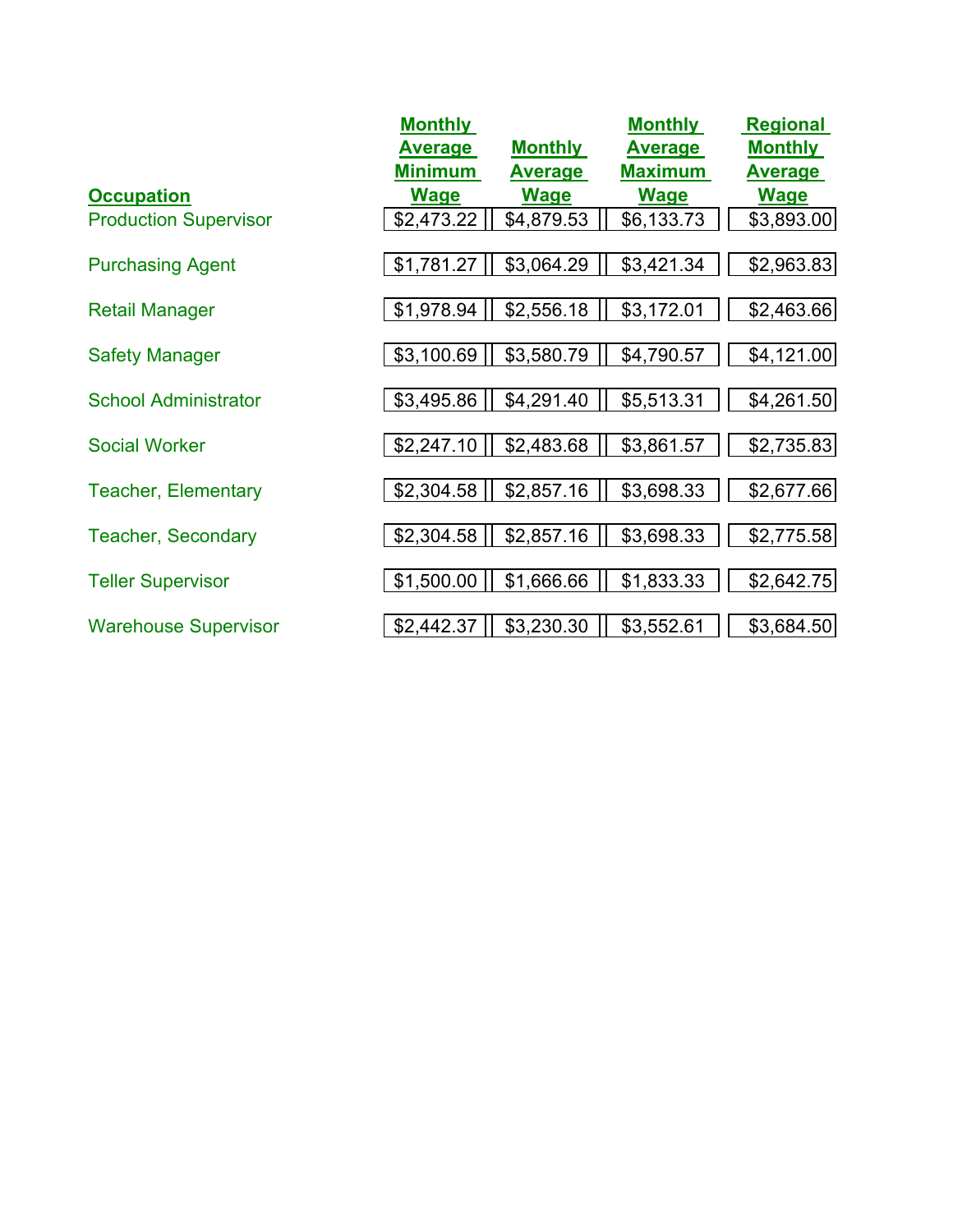

### **Employer Benefits Questionnaire (Total of All Industries)**

| Two Hundred & Two (203) Employers responded to the Benefits Survey. |  |
|---------------------------------------------------------------------|--|
| The number of responses is entered for each question on the survey. |  |

| Does your company pay medical insurance for the employees?                                                                                                                                    |            | <b>YES</b> 111 | No 92               |
|-----------------------------------------------------------------------------------------------------------------------------------------------------------------------------------------------|------------|----------------|---------------------|
| What percent of the premiums?<br>$25-39\%$ 3 51-80% 27<br>40-50% 16<br>$81-100\%$ 65                                                                                                          |            |                |                     |
| Does your company pay life insurance for employees?                                                                                                                                           | YES        | 68             | NO <sub>135</sub>   |
| Does your company offer dental insurance?                                                                                                                                                     | $YES$ 31   |                | NO <sub>172</sub>   |
| Does your company provide paid sick leave to its employees?<br>The number of sick leave days allowed per year is:<br>$1-5$ 78<br>$6-10$ 32<br>11-15 6<br>$16-20$ 4<br>over $20 \underline{3}$ |            |                | YES 123 NO 80       |
| Is sick leave allowed to be carried over to the next year if unused? YES 19 NO 104                                                                                                            |            |                |                     |
| Does your company provide paid holidays?<br>How many days of paid holidays?<br>$1 - 3$ 13<br>$4-7$ 105<br>$8-11$ 44<br>over $12 \overline{7}$                                                 |            |                | YES 169 NO 34       |
| Do you offer paid vacation?<br>Amount of vacation per year<br>1 week 77<br>2 weeks <b>76</b><br>3 weeks 18<br>Other 6                                                                         | <b>YES</b> |                | 177 NO<br><b>26</b> |
| The amount of vacation given is based on:<br>Length of service<br>125<br>Type of $job$<br>7<br>Flat annual amount_<br>45                                                                      |            |                |                     |
| Does your company offer a company paid retirement plan?                                                                                                                                       | <b>YES</b> | 64             | NO<br>139           |
| Do you have a profit sharing plan?                                                                                                                                                            | <b>YES</b> | 43             | NO<br><b>160</b>    |

OTHER BENEFITS PROVIDED: Short-term disablility, Long-term disability, Voluntary term life insurance, 401-K, Employee Uniforms, Company Vehicle, Vision Insurance, Prescription Plan, Maternity Leave, Personal Leave, Bonus, Stock, Flex & Cafeteria Plan, Child Care, Paid Travel, Wellness Insurance, Free Food & Beverage, Supplemental Life Insurance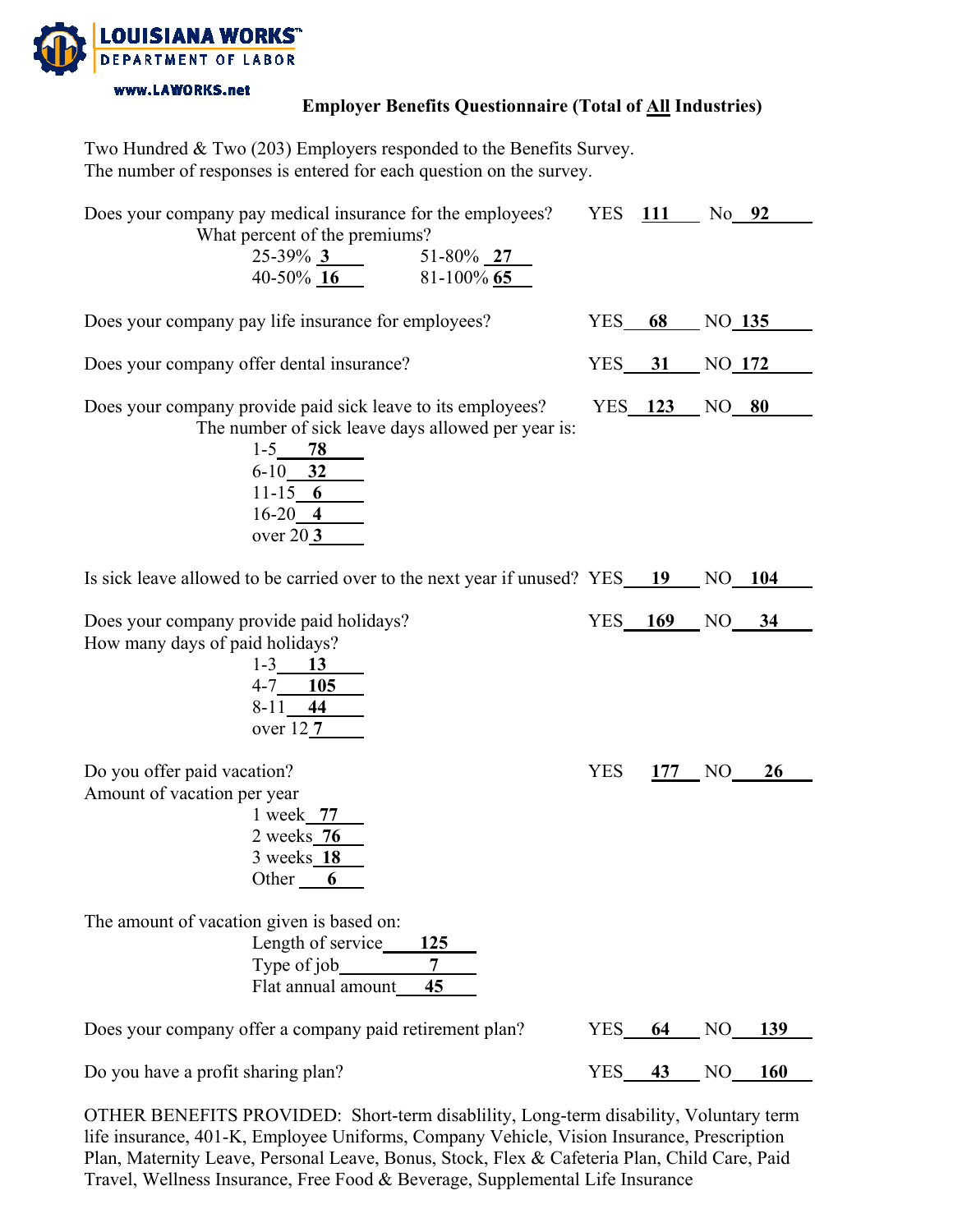#### **WHOLESALE & RETAIL TRADE INDUSTRY Benefits (Includes: Department Stores, Convenience Stores, Supermarkets, Auto Repair, Sales & Service, Restaurants, Hardware Stores, and Industrial Suppliers)**

Eighty-Nine (89) Employers responded to the Benefits Survey. The number of responses is entered for each question on the survey.

| Does your company pay medical insurance for the employees?<br>What percent of the premiums?<br>$25-39\%$ 3 51-80% 11<br>40-50% 7 81-100% 30                                                                           |            |               | YES 51 No 39         |  |
|-----------------------------------------------------------------------------------------------------------------------------------------------------------------------------------------------------------------------|------------|---------------|----------------------|--|
| Does your company pay life insurance for employees?                                                                                                                                                                   |            | <b>YES</b> 29 | NO 61                |  |
| Does your company offer dental insurance?                                                                                                                                                                             |            |               | YES 16 NO 74         |  |
| Does your company provide paid sick leave to its employees?<br>The number of sick leave days allowed per year is:<br>$1-5$ 37<br>$6-10$ 12<br>11-15 4<br>$\begin{array}{c}\n 16-20 \\  \text{over } 20\n \end{array}$ |            |               | YES 53 NO 37         |  |
| Is sick leave allowed to be carried over to the next year if unused? YES 5 NO 49                                                                                                                                      |            |               |                      |  |
| Does your company provide paid holidays?<br>How many days of paid holidays?<br>$1-3$ 8<br>4-7 52<br>8-11 11<br>over 12 <sub>2</sub>                                                                                   |            |               | YES 73 NO 17         |  |
| Do you offer paid vacation?<br>Amount of vacation per year<br>1 week 37<br>2 weeks 33<br>$3$ weeks $7$<br>Other $\frac{3}{2}$                                                                                         | <b>YES</b> |               | $80$ NO 10           |  |
| The amount of vacation given is based on:<br>Length of service_<br>61<br>Type of $job$<br>$\overline{\mathbf{4}}$<br>Flat annual amount<br>15                                                                         |            |               |                      |  |
| Does your company offer a company paid retirement plan?                                                                                                                                                               | YES        | 24            | NO<br>66             |  |
| Do you have a profit sharing plan?                                                                                                                                                                                    | <b>YES</b> | 19            | N <sub>O</sub><br>71 |  |

OTHER BENEFITS PROVIDED: Short-term disablility, Long-term disability, 401-K, Uniforms, Company Vehicle, Vision Insurance, Prescription Plan, Discount, Bonus, Stock, Flex & Cafeteria Plan, Child Care, Paid Travel, Wellness Insurance, Free Food & Beverage, Supplemental Life Insurance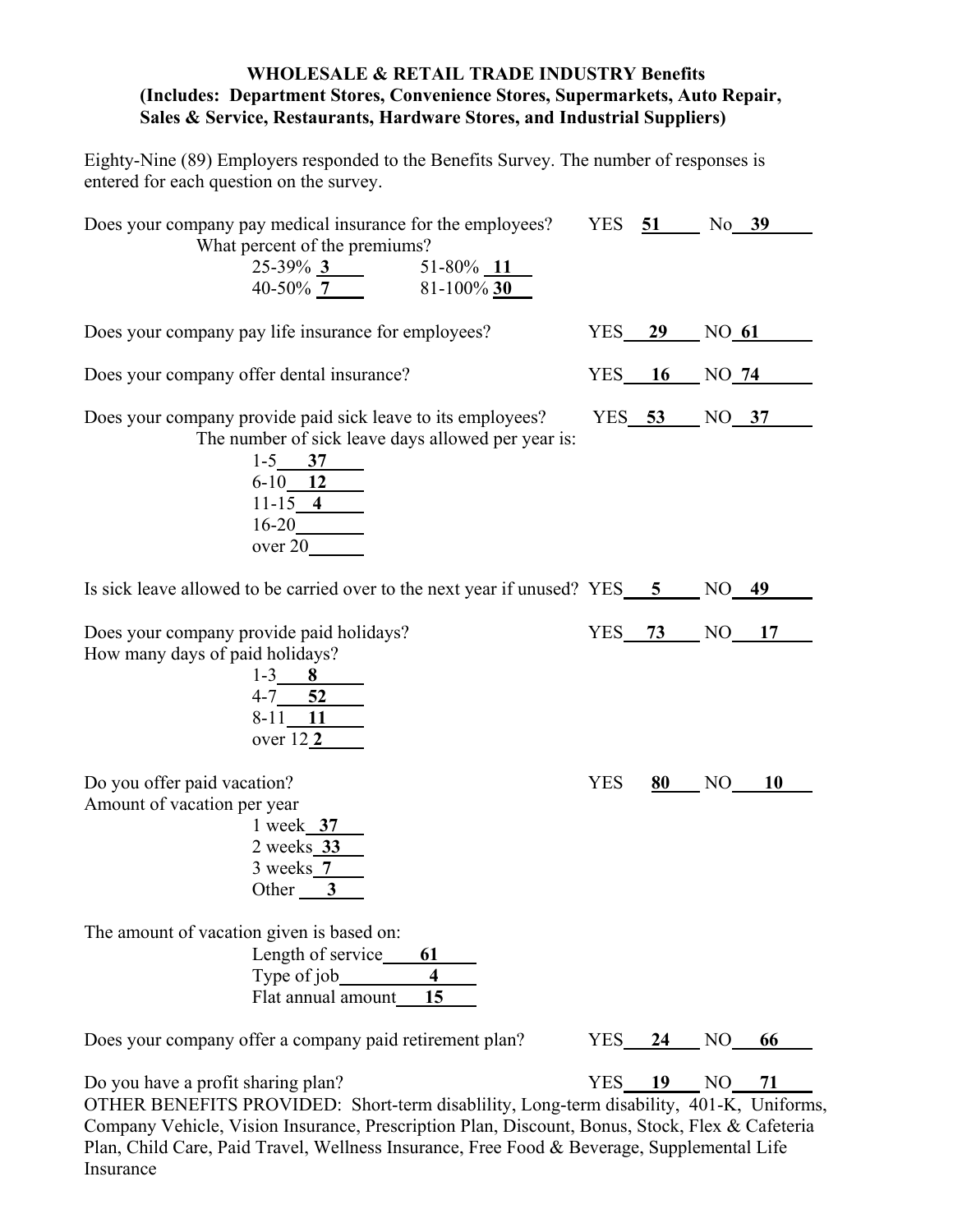#### **SERVICES INDUSTRY Benefit Questionnaire (Includes: Medical, Legal, Accounting Firms, Daycare, Architectural, Engineering, Advertising, Consulting, & Hotel)**

Forty-Five (45) Employers responded to the Benefits Survey. The number of responses is entered for each question on the survey.

| What percent of the premiums?                                                    |            |             | Does your company pay medical insurance for the employees? YES 20 No 25 |
|----------------------------------------------------------------------------------|------------|-------------|-------------------------------------------------------------------------|
|                                                                                  |            |             |                                                                         |
| $25-39\%$ $51-80\%$ $5$<br>40-50% $2$ 81-100% $13$                               |            |             |                                                                         |
| Does your company pay life insurance for employees?                              |            |             | YES 13 NO 32                                                            |
| Does your company offer dental insurance?                                        |            |             | $YES$ 5 NO 40                                                           |
| Does your company provide paid sick leave to its employees?                      |            |             | YES 28 NO 17                                                            |
| The number of sick leave days allowed per year is:<br>$1-5$ 12                   |            |             |                                                                         |
| $\begin{array}{c c}\n6-10 & 14 \\ 11-15 & 1 \\ 16-20 & 1\n\end{array}$           |            |             |                                                                         |
|                                                                                  |            |             |                                                                         |
| over $201$                                                                       |            |             |                                                                         |
| Is sick leave allowed to be carried over to the next year if unused? YES 2 NO 26 |            |             |                                                                         |
| Does your company provide paid holidays?                                         |            |             | YES 35 NO 10                                                            |
| How many days of paid holidays?                                                  |            |             |                                                                         |
| $1-3$ 3<br>4-7 17                                                                |            |             |                                                                         |
| $8-11$ 12<br>over 123                                                            |            |             |                                                                         |
| Do you offer paid vacation?                                                      | <b>YES</b> |             | $35$ NO 10                                                              |
| Amount of vacation per year<br>1 week 14                                         |            |             |                                                                         |
| $2$ weeks $15$                                                                   |            |             |                                                                         |
| $3$ weeks $6$<br>Other $\qquad \qquad$                                           |            |             |                                                                         |
|                                                                                  |            |             |                                                                         |
| The amount of vacation given is based on:<br>Length of service_<br>23            |            |             |                                                                         |
| Flat annual amount                                                               |            |             |                                                                         |
| Does your company offer a company paid retirement plan?                          |            | $YES$ 17 NO | 28                                                                      |
|                                                                                  |            |             |                                                                         |

OTHER BENEFITS PROVIDED: Free Services for employee, IRA, Disability, Supplemental life insurance, Free Uniform, Child Care, Cafeteria & Flex Plan, Travel Allowance, Free Food & Beverage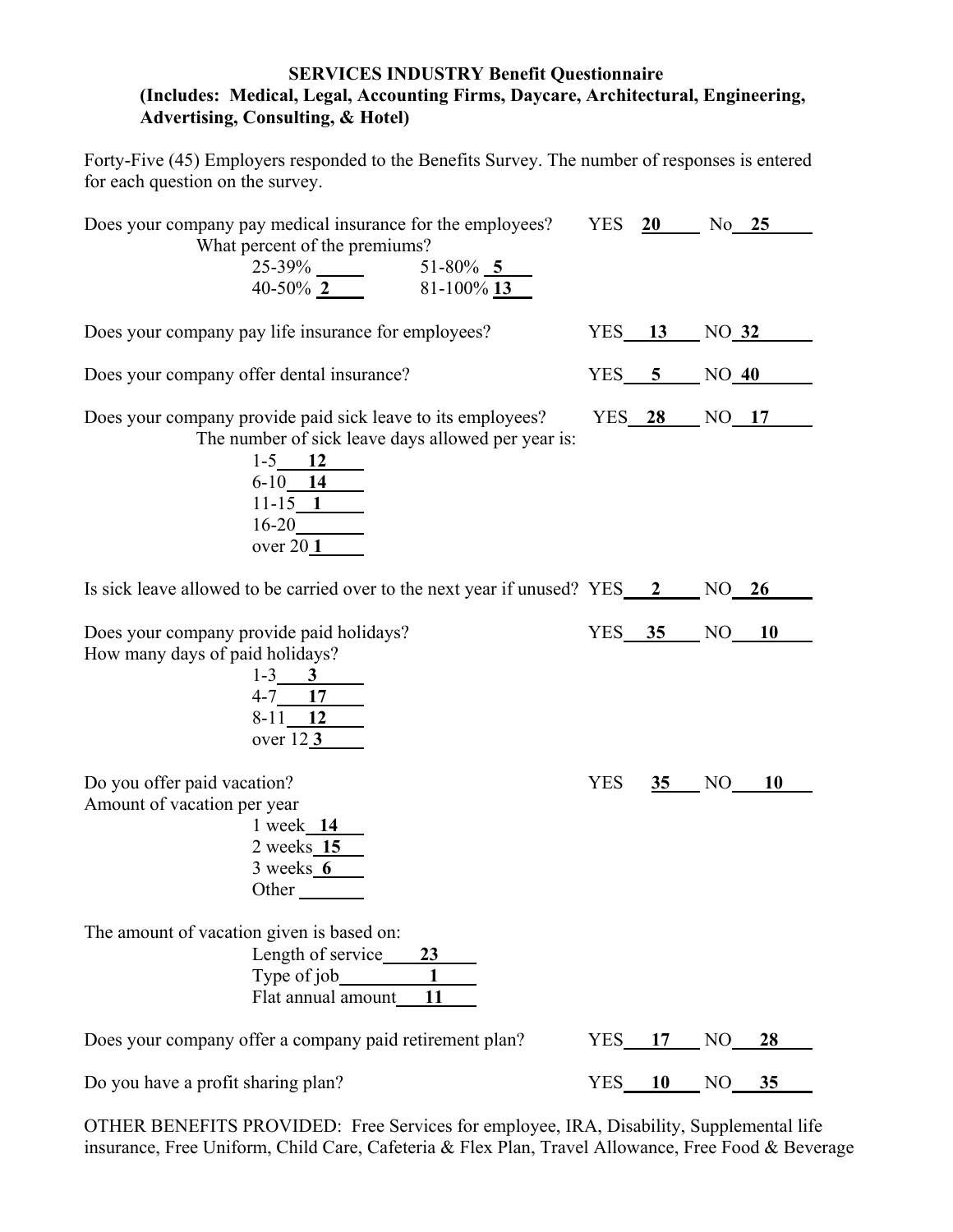#### **MANUFACTURING INDUSTRY Benefit Questionnaire (Includes: Food, Oil & Gas, Equipment Fabrication, Machine Shops, Textile)**

Twenty-Six (26) Employers responded to the Benefits Survey. The number of responses is entered for each question on the survey.

| Does your company pay medical insurance for the employees? YES 19 No 7<br>What percent of the premiums?                                                                         |            |          |                |
|---------------------------------------------------------------------------------------------------------------------------------------------------------------------------------|------------|----------|----------------|
| $25-39\%$ $51-80\%$ $3$<br>40-50% $4$ 81-100% $12$                                                                                                                              |            |          |                |
| Does your company pay life insurance for employees?                                                                                                                             |            |          | $YES$ 12 NO 14 |
| Does your company offer dental insurance?                                                                                                                                       |            |          | $YES$ 3 NO 23  |
| Does your company provide paid sick leave to its employees?<br>The number of sick leave days allowed per year is:<br>$\frac{1-5}{6-10}$ $\frac{7}{11-15}$ $\frac{11-15}{16-20}$ |            |          | YES 8 NO 18    |
| Is sick leave allowed to be carried over to the next year if unused? $YES \_ 1 \_ \N0 \_ 7$                                                                                     |            |          |                |
| Does your company provide paid holidays?<br>How many days of paid holidays?<br>$1-3$ 1<br>$4-7$ 18<br>8-11 5<br>over 12                                                         |            |          | $YES$ 24 NO 2  |
| Do you offer paid vacation?<br>Amount of vacation per year<br>1 week 15<br>$2 \text{ weeks} 9$<br>$3$ weeks $1$<br>Other                                                        | <b>YES</b> |          | 25 NO 1        |
| The amount of vacation given is based on:<br>Length of service 15<br>Type of job<br>Flat annual amount<br>10                                                                    |            |          |                |
| Does your company offer a company paid retirement plan?                                                                                                                         |            | YES 9 NO | 17             |
| Do you have a profit sharing plan?                                                                                                                                              |            |          | $YES$ 6 NO 20  |

OTHER BENEFITS PROVIDED: Short-term disablility, Long-term disability, 401-K, Uniforms, Company Vehicle, Vision Insurance, Prescription Plan, Discount, Bonus, Stock, Flex & Cafeteria Plan, Child Care, Paid Travel, Wellness Insurance, Free Food & Beverage, Supplemental Life Insurance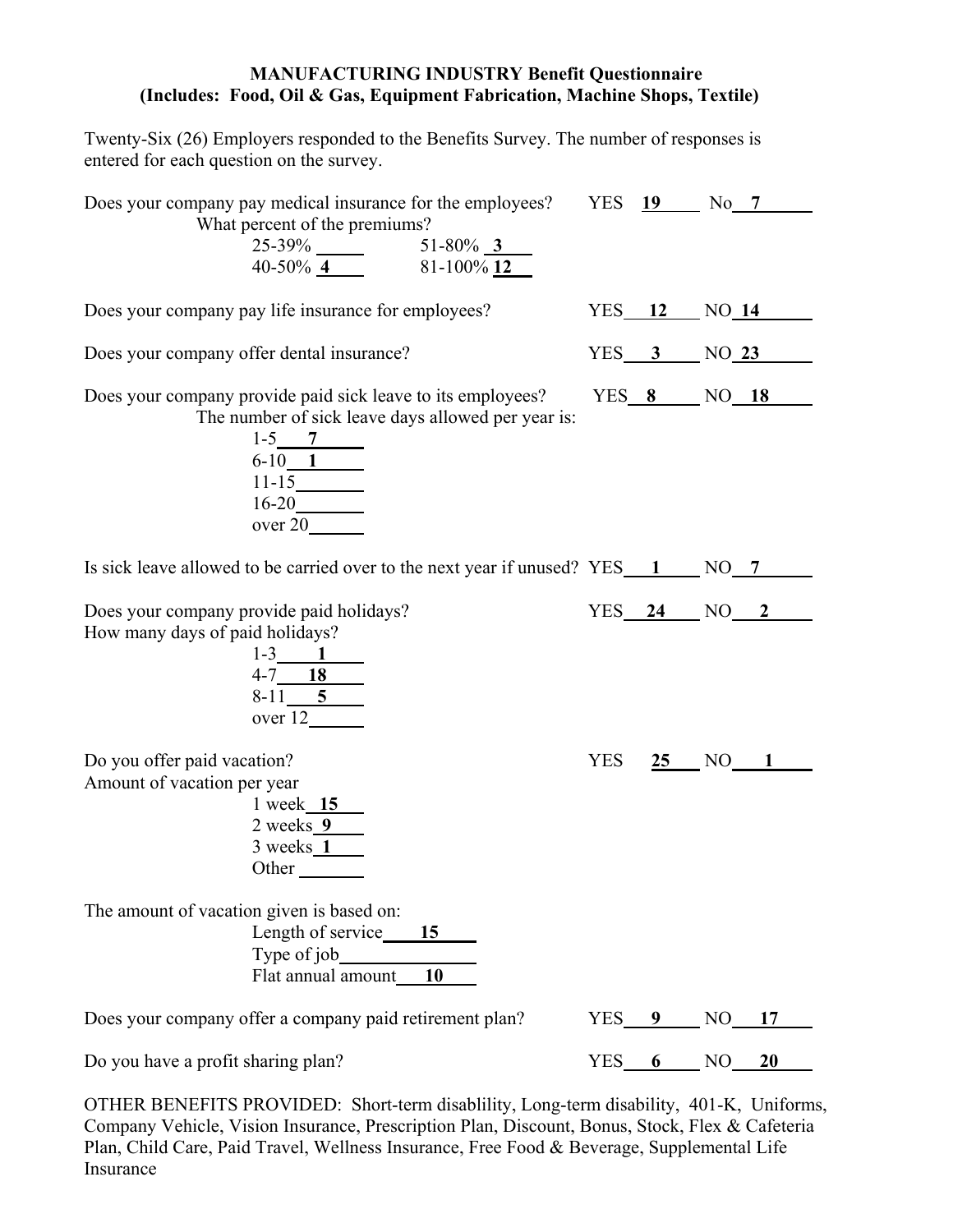#### **GOVERNMENT Benefit Questionnaire (Includes: State Agencies, Public Educational Institutions, Non-profits under Federal, State, & Local Grants)**

Eight (8) Employers responded to the Benefits Survey. The number of responses is entered for each question on the survey.

| Does your company pay medical insurance for the employees? YES 5 No 3                                                                                                                                                 |                    |          |
|-----------------------------------------------------------------------------------------------------------------------------------------------------------------------------------------------------------------------|--------------------|----------|
| What percent of the premiums?<br>$25-39\%$ $51-80\%$ $2$<br>40-50% 81-100% 3                                                                                                                                          |                    |          |
| Does your company pay life insurance for employees?                                                                                                                                                                   | $YES \t1 \tNO \t7$ |          |
| Does your company offer dental insurance?                                                                                                                                                                             | YES 2 NO 6         |          |
| Does your company provide paid sick leave to its employees? YES 8 NO 0<br>The number of sick leave days allowed per year is:<br>$\frac{1-5}{6-10}$ $\frac{2}{11-15}$ $\frac{2}{16-20}$ $\frac{1}{16-20}$<br>over $20$ |                    |          |
| Is sick leave allowed to be carried over to the next year if unused? $YES = 5$ NO 3                                                                                                                                   |                    |          |
| Does your company provide paid holidays?<br>How many days of paid holidays?<br>$1-3$<br>$4-7$ 1<br>$8-11$ 5<br>over $12$ 2                                                                                            | YES $8$ NO $0$     |          |
| Do you offer paid vacation?<br>Amount of vacation per year<br>1 week<br>$2$ weeks $5$<br>$3 \text{ weeks} 1$<br>Other $\frac{2}{\sqrt{2}}$                                                                            | YES 8 NO           | $\bf{0}$ |
| The amount of vacation given is based on:<br>Length of service 8                                                                                                                                                      |                    |          |
| Does your company offer a company paid retirement plan?                                                                                                                                                               | $YES$ 7 NO         |          |
| Do you have a profit sharing plan?                                                                                                                                                                                    | YES 0 NO 8         |          |

OTHER BENEFITS PROVIDED: Flex & Cafeteria Plan, Paid Travel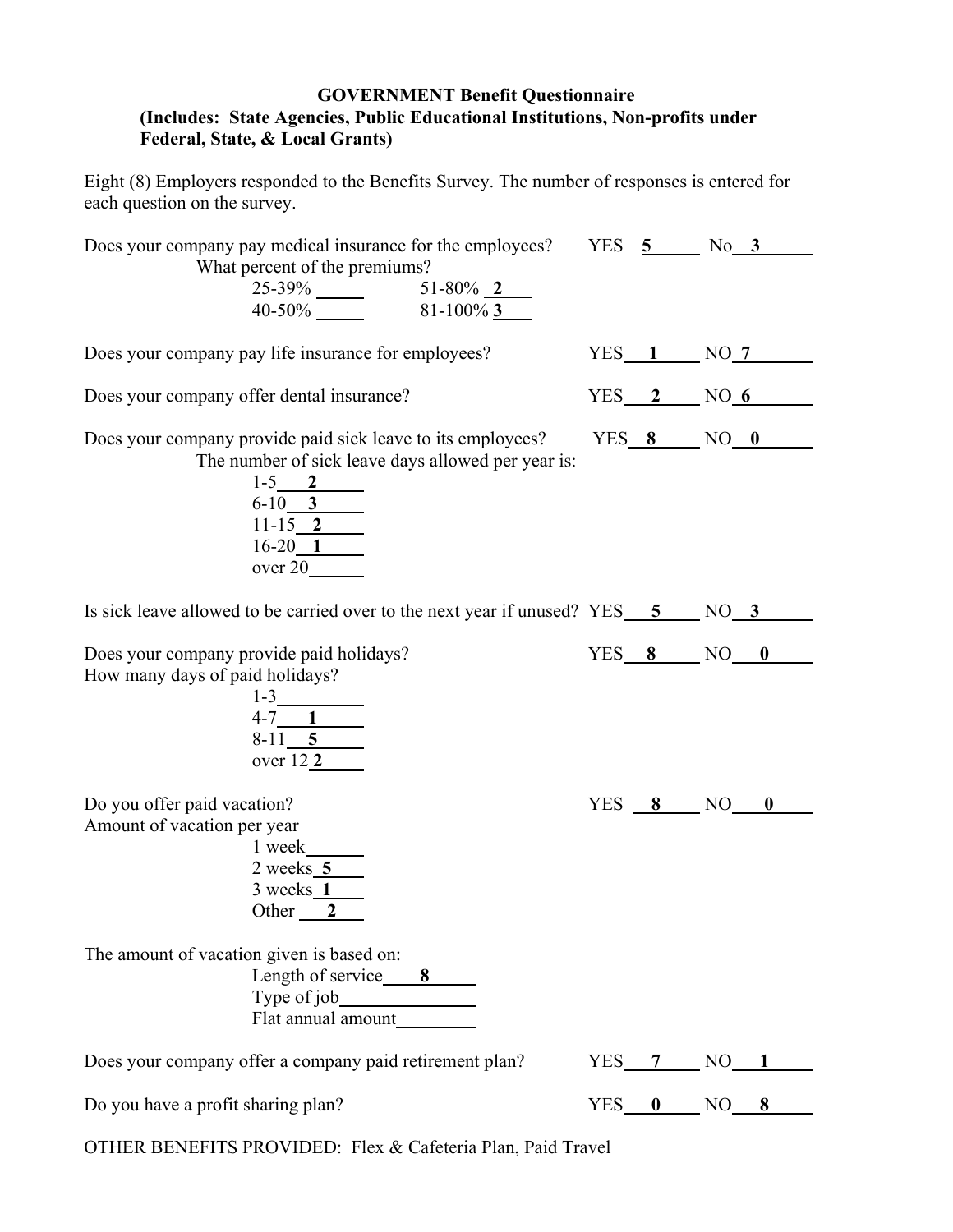## **INSURANCE, FINANCE, & REAL ESTATE INDUSTRY Benefit Questionnaire**

Fourteen (14) Employers responded to the Benefits Survey. The number of responses is entered for each question on the survey.

| Does your company pay medical insurance for the employees? YES 5 No 9                                                                                                                                 |                 |               |
|-------------------------------------------------------------------------------------------------------------------------------------------------------------------------------------------------------|-----------------|---------------|
| What percent of the premiums?<br>$25-39\%$ $51-80\%$ $1$<br>40-50% $1$ 81-100% $3$                                                                                                                    |                 |               |
| Does your company pay life insurance for employees?                                                                                                                                                   |                 | $YES$ 4 NO 10 |
| Does your company offer dental insurance?                                                                                                                                                             |                 | $YES$ 0 NO 14 |
| Does your company provide paid sick leave to its employees? YES 13 NO 1<br>The number of sick leave days allowed per year is:<br>$1-5$ 10<br>$\frac{6-10}{11-15}$ $\frac{11-15}{16-20}$ $\frac{2}{2}$ |                 |               |
| over $20 \underline{1}$<br>Is sick leave allowed to be carried over to the next year if unused? $YES \underline{5}$ NO $9$                                                                            |                 |               |
| Does your company provide paid holidays?<br>How many days of paid holidays?<br>$1-3$<br>$4-7$ 8<br>8-11 5<br>over 12                                                                                  |                 | $YES$ 13 NO 1 |
| Do you offer paid vacation?<br>Amount of vacation per year<br>$1$ week $4$<br>$2 \text{ weeks} 8$<br>3 weeks $1$<br>Other $1$                                                                         | $YES$ $14$ $NO$ |               |
| The amount of vacation given is based on:<br>Length of service $\begin{array}{c c}\n8 \\ \hline\n\end{array}$<br>Type of job $\begin{array}{c c}\n1 \\ \hline\n\end{array}$<br>Flat annual amount 5   |                 |               |
| Does your company offer a company paid retirement plan?                                                                                                                                               |                 | YES 2 NO 12   |
| Do you have a profit sharing plan?                                                                                                                                                                    |                 | YES 2 NO 12   |
| OTHER BENEFITS PROVIDED: Short-term disabilityLong-term disability, Supplemental Life                                                                                                                 |                 |               |

Insurance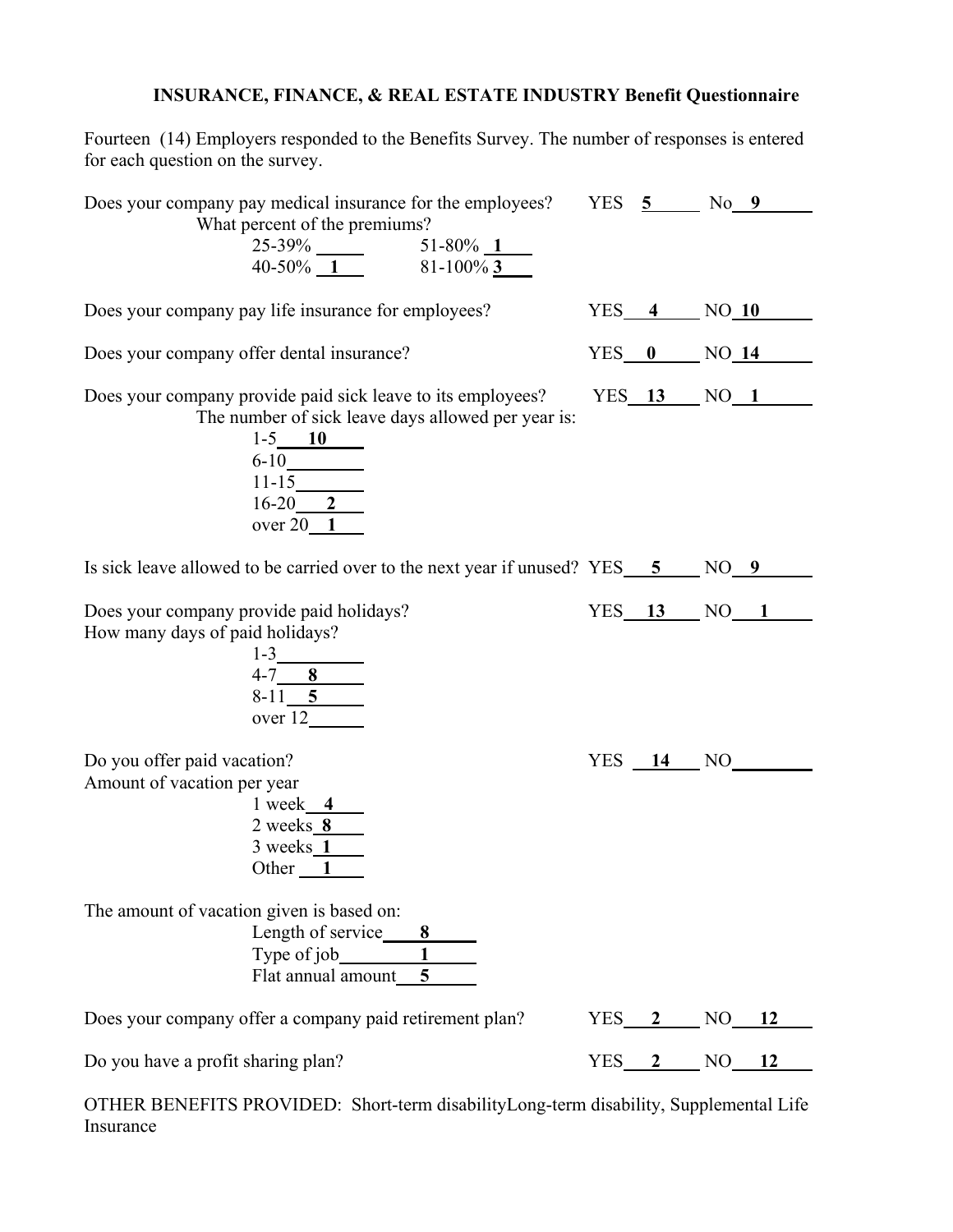# **CONSTRUCTION INDUSTRY Benefit Questionnaire**

Thirteen (13) Employers responded to the Benefits Survey. The number of responses is entered for each question on the survey.

| Does your company pay medical insurance for the employees? YES 8 No 5<br>What percent of the premiums?                                                                                                   |            |                     |
|----------------------------------------------------------------------------------------------------------------------------------------------------------------------------------------------------------|------------|---------------------|
| $25-39\%$<br>$40-50\%$ 2 51-80% 2                                                                                                                                                                        |            |                     |
| Does your company pay life insurance for employees?                                                                                                                                                      |            | $YES$ 6 NO 7        |
| Does your company offer dental insurance?                                                                                                                                                                |            | $YES \t1 \tNO \t12$ |
| Does your company provide paid sick leave to its employees? YES 10 NO 3<br>The number of sick leave days allowed per year is:<br>$1-5$ 10<br>$\frac{6-10}{11-15}$ $\frac{16-20}{\text{over }20}$ over 20 |            |                     |
| Is sick leave allowed to be carried over to the next year if unused? $YES \quad 2 \quad NO \quad 8$                                                                                                      |            |                     |
| Does your company provide paid holidays?<br>How many days of paid holidays?<br>$\frac{1-3}{4-7}$<br>$\frac{7}{8-11}$<br>$\frac{3}{8}$<br>over 12                                                         |            | $YES$ 11 NO 2       |
| Do you offer paid vacation?<br>Amount of vacation per year<br>$1 \text{ week}$ 6<br>$\frac{2 \text{ weeks} 5}{3 \text{ weeks}}$<br>Other                                                                 |            | $YES$ $11$ $NO$ $2$ |
| The amount of vacation given is based on:<br>Length of service<br>Type of job<br>Flat annual amount<br>4                                                                                                 |            |                     |
| Does your company offer a company paid retirement plan?                                                                                                                                                  |            | $YES$ 4 NO 9        |
| Do you have a profit sharing plan?                                                                                                                                                                       | $YES$ 4 NO |                     |
| <b>OTHER BENEFITS PROVIDED: Stock Incentives</b>                                                                                                                                                         |            |                     |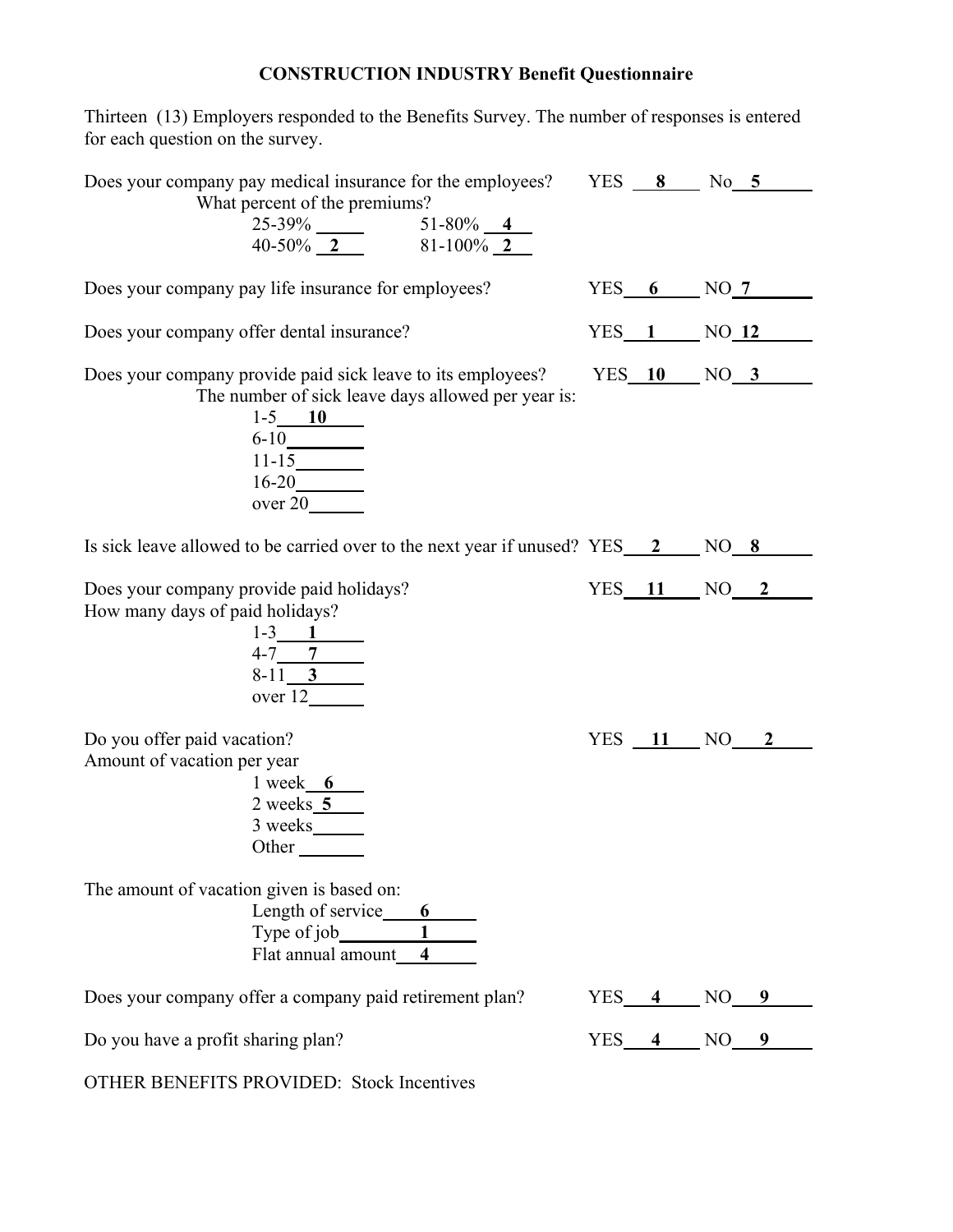## **TRANSPORTATION INDUSTRY Benefit Questionnaire**

Five (5) Employers responded to the Benefits Survey. The number of responses is entered for each question on the survey.

| Does your company pay medical insurance for the employees? YES 3 No 2<br>What percent of the premiums?<br>$25-39\%$ $51-80\%$ $1$<br>40-50% $81-100\%$ $2$                 |                    |                                      |
|----------------------------------------------------------------------------------------------------------------------------------------------------------------------------|--------------------|--------------------------------------|
| Does your company pay life insurance for employees?                                                                                                                        |                    | $YES$ 3 NO 2                         |
| Does your company offer dental insurance?                                                                                                                                  |                    | $YES_4$ NO $1$                       |
| Does your company provide paid sick leave to its employees?<br>The number of sick leave days allowed per year is:<br>$\frac{1-5}{6-10}$ 1<br>$11-15$<br>$\frac{16-20}{20}$ |                    | $YES$ 3 $NO$ 2 $1$                   |
| Is sick leave allowed to be carried over to the next year if unused? $YES \t 1 \t NO \t 2$                                                                                 |                    |                                      |
| Does your company provide paid holidays?<br>How many days of paid holidays?<br>$\frac{1-3}{4-7}$<br>$\frac{2}{8-11}$<br>over 12                                            |                    | $YES$ 3 NO 2                         |
| Do you offer paid vacation?<br>Amount of vacation per year<br>$1$ week $1$<br>$2$ weeks $1$<br>$3 \text{ weeks} 2$<br>Other                                                |                    | $YES \underline{4} NO \underline{1}$ |
| The amount of vacation given is based on:<br>Length of service $\frac{4}{\sqrt{2}}$                                                                                        |                    |                                      |
| Does your company offer a company paid retirement plan?                                                                                                                    | $YES \t1 \tNO \t4$ |                                      |
| Do you have a profit sharing plan?                                                                                                                                         |                    | $YES$ 1 NO 4                         |
| <b>OTHER BENEFITS PROVIDED: Stock Incentives</b>                                                                                                                           |                    |                                      |